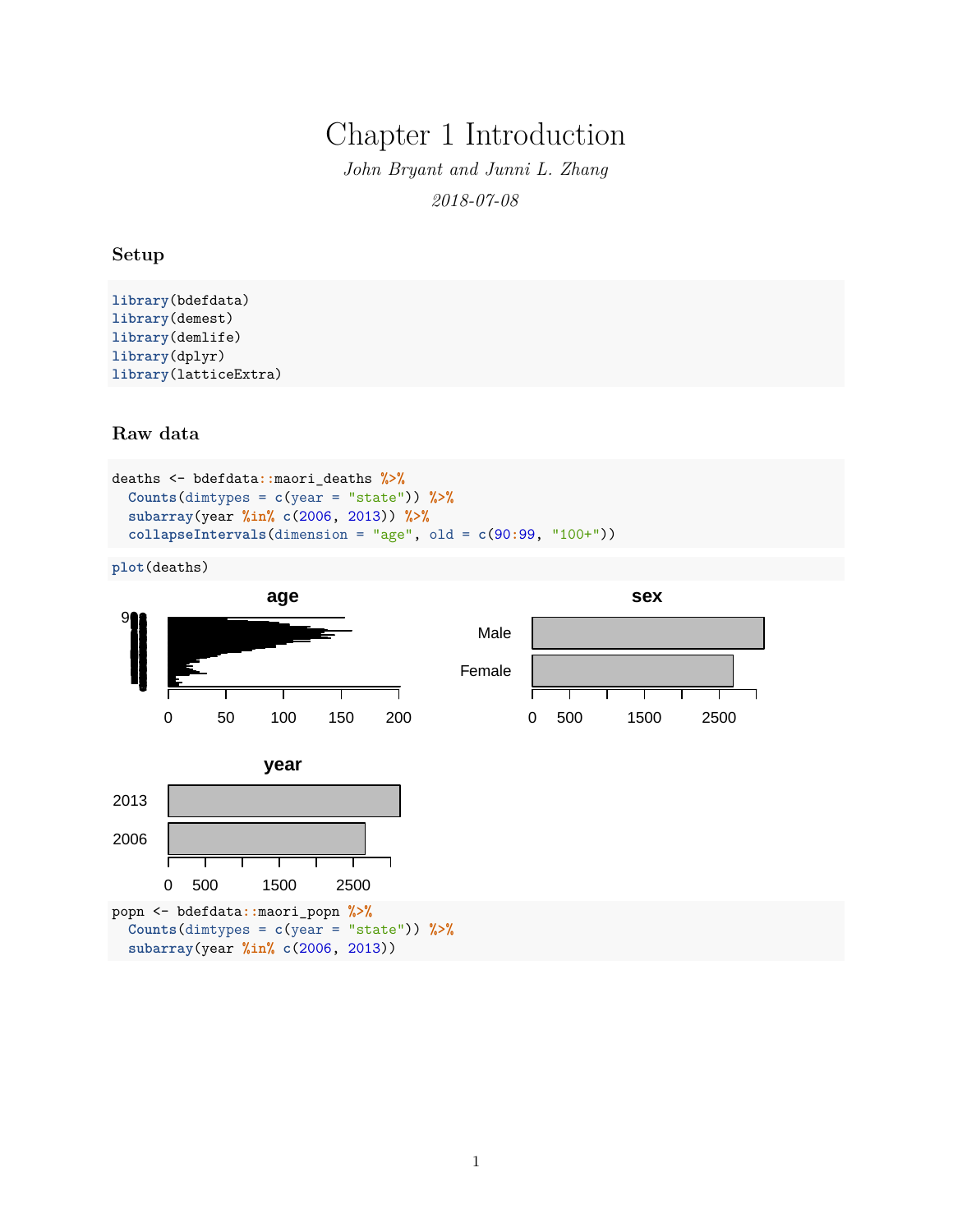

## **Direct estimates**

```
direct <- (deaths / popn) %>%
    as.data.frame(direction = "long", midpoints = "age")
cex <- 0.1 * sqrt(as.numeric(deaths))
p_direct <- xyplot(value ~ age | sex,
                   data = direct,
                   subset = year == "2013",
                   as.table = TRUE,
                   col = "black",ylab = "",
                   xlab = "Age",ylim = c(0.00005, NA),
                   scales = list(x = list(tck = 0.3),y = list(log = TRUE, tck = 0.6)),
                   yscale.components = yscale.components.log10ticks,
                   par.settings = list(fontsize = list(text = 9),
                                       strip.background = list(col = "grey90")),
                   cex = cex
```
p\_direct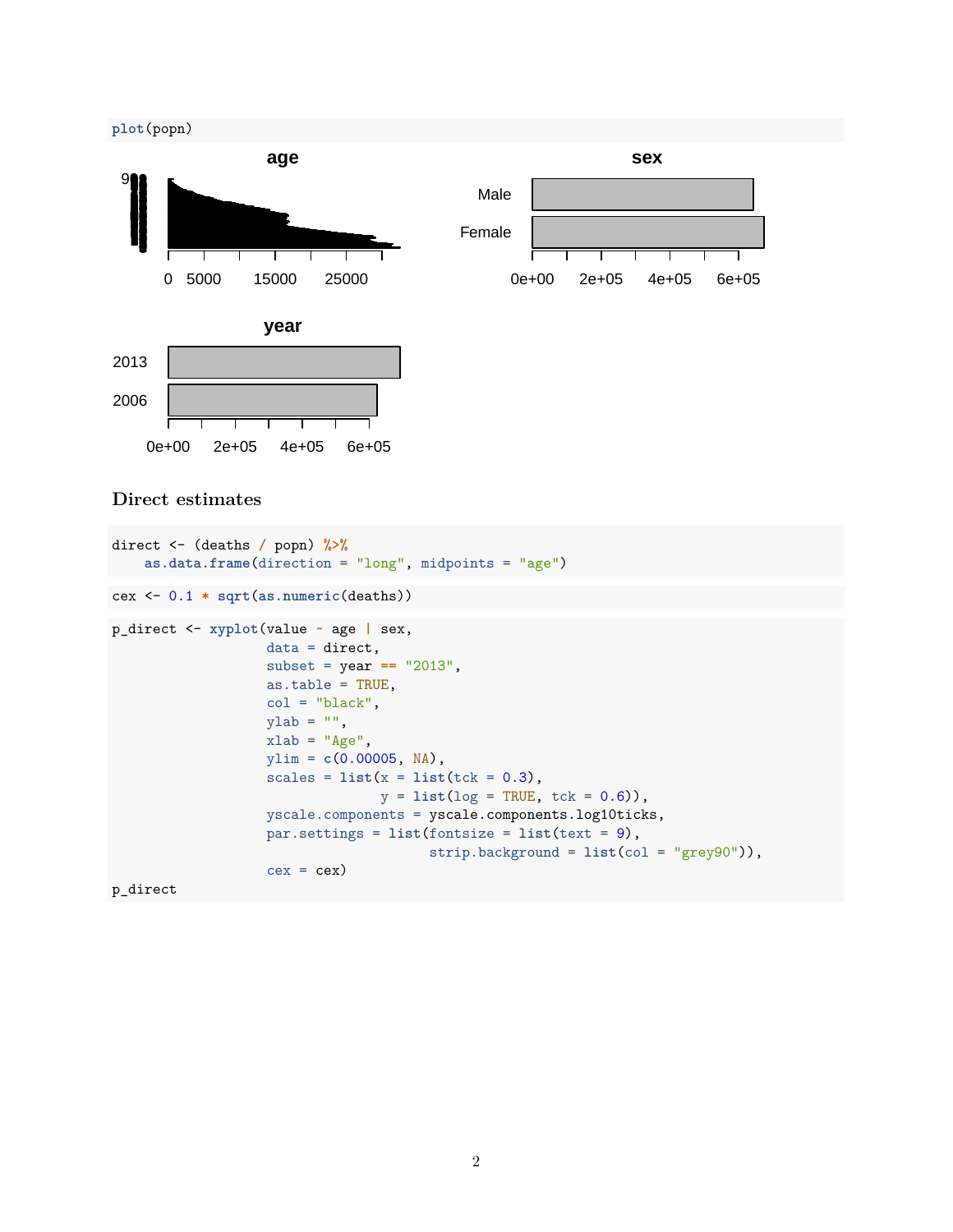



```
Fit Model
```

```
model <- Model(y ~ Poisson(mean ~ age * sex + year),
               age ~ DLM(damp = NULL,
                         covariates = Covariates(infant = TRUE)),
               age:sex ~ DLM(trend = NULL,
                             damp = NULL,
               jump = 0.065)datasets <- list(deaths = deaths)
data_models <- list(Model(deaths ~ Round3()))
filename <- tempfile()
set.seed(0)
## warning - this takes a long time
estimateCounts(model,
               y = deaths,
               exposure = popn,
               dataModels = data_models,
               datasets = datasets,
               filename = filename,
               n\text{Burnin} = 400000,nSim = 400000,nChain = 4,
               nThin = 500options(width = 150)
fetchSummary(filename)
```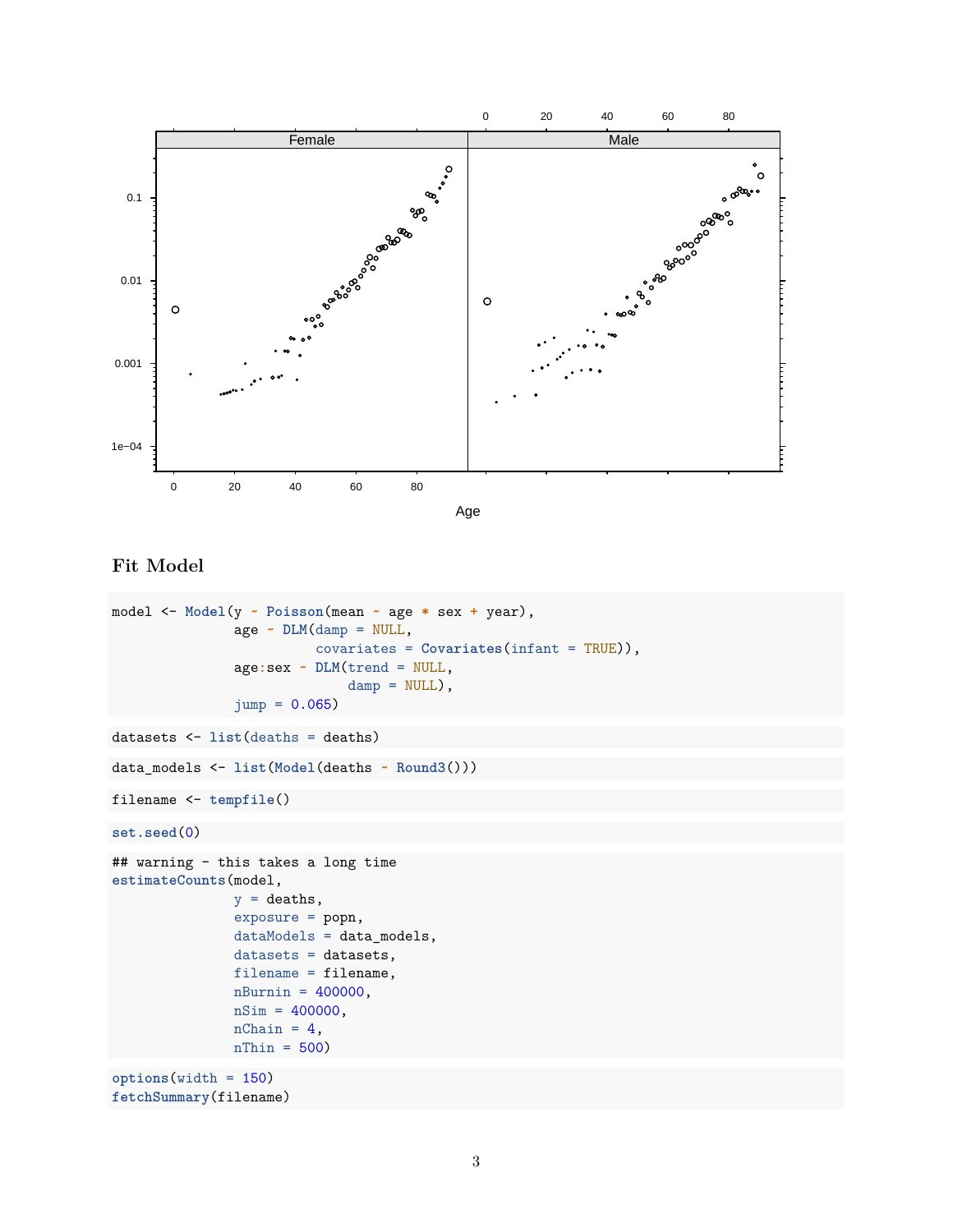```
## --------------------------------------------------
## model:
## y ~ Poisson(mean ~ age * sex + year),
## age ~ DLM(damp = NULL, covariates = Covariates(infant = TRUE)),
## age:sex ~ DLM(trend = NULL, damp = NULL),
## 0.065
## dimensions: age, sex, year
## --------------------------------------------------
## y:
## dimensions: age, sex, year
## n cells: 364
## --------------------------------------------------
## Data models:
## *deaths*
## deaths ~ Round3()
## dimensions: age, sex, year
## --------------------------------------------------
## Datasets:
## *deaths*
## Object of class "Counts"
## dimensions: age, sex, year
## n cells: 364, n missing: 0, integers: TRUE, n zeros: 33, median: 12
## --------------------------------------------------
## MCMC statistics:
## nBurnin: 400000, nSim: 400000, nChain: 4, nThin: 500, nIteration: 3200
##
## Metropolis-Hastings updates:
## jump acceptance autocorr
## model.likelihood.rate 0.065 0.364 0.374
##
## parameters:
## Rhat 2.5% 50% 97.5% length
## model.likelihood.rate 1.05 0.000185 0.00391 0.162 364
## model.prior.mean 1.03 -8.59 -5.54 -1.82 364
## model.prior.sd 1.02 0.00172 0.0305 0.0631 1
## model.hyper.age.scaleLevel 1.01 0.00228 0.0357 0.0978 1
## model.hyper.age.scaleTrend 1.05 0.00171 0.0107 0.0622 1
## model.hyper.age.coef 1.04 2.56 3.26 3.9 1
## model.hyper.age.scaleError 1.00 0.000835 0.0155 0.0562 1
## model.hyper.age:sex.scaleLevel 1.04 0.0114 0.0414 0.0828 1
## model.hyper.age:sex.scaleError 1.01 0.00481 0.0285 0.065 1
## y 1.00 0 12 43 364
## --------------------------------------------------
```
## **Plot**

```
rates <- fetch(filename,
where = c("model", "likelihood", "rate"))
```
**summary**(rates)

## ## name: age sex year iteration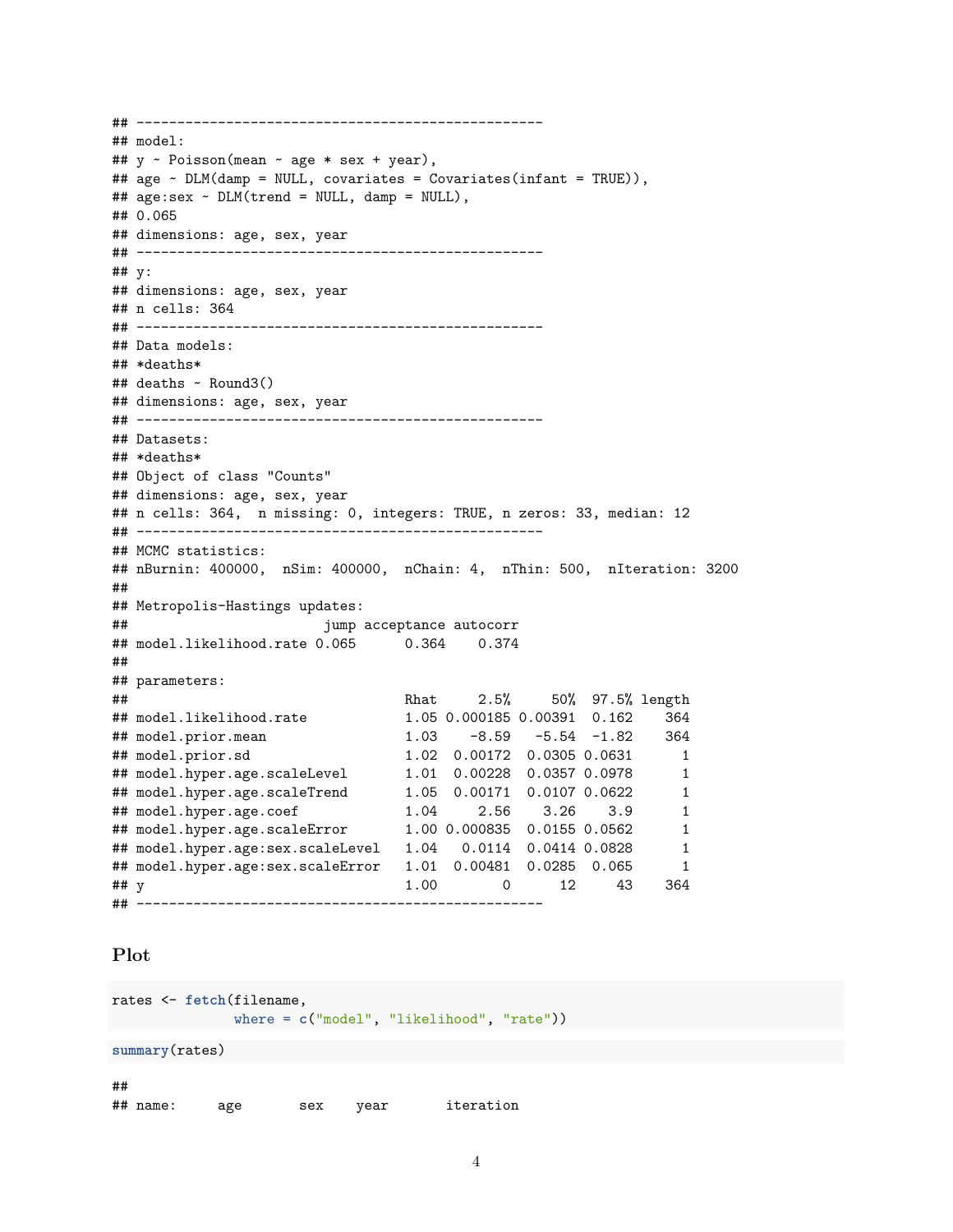## length: 91 2 2 3200 ## dimtype: age sex state iteration ## dimscale: Intervals Sexes Categories Iterations ## first: 0 Female 2006 1 ## last: 90+ Male 2013 3200 ## ## Min. 1st Qu. Median Mean 3rd Qu. Max. ## 0.0000699 0.0008381 0.0038899 0.0252276 0.0271123 0.3452140 p\_modelled <- p\_direct **+ as.layer**(**dplot**(**~** age **|** sex, data = rates, subarray = year **==** "2013",  $midpoints = "age",$ prob = **c**(0.025, 0.5, 0.975),  $1wd = 2$ ,  $col = "grey",$  $scales = list(y = list(log = TRUE))$ ,  $under = TRUE$ )





Age

# **Life expectancy**

```
life_exp <- rates %>%
    LifeTable() %>%
    lifeExpectancy()
```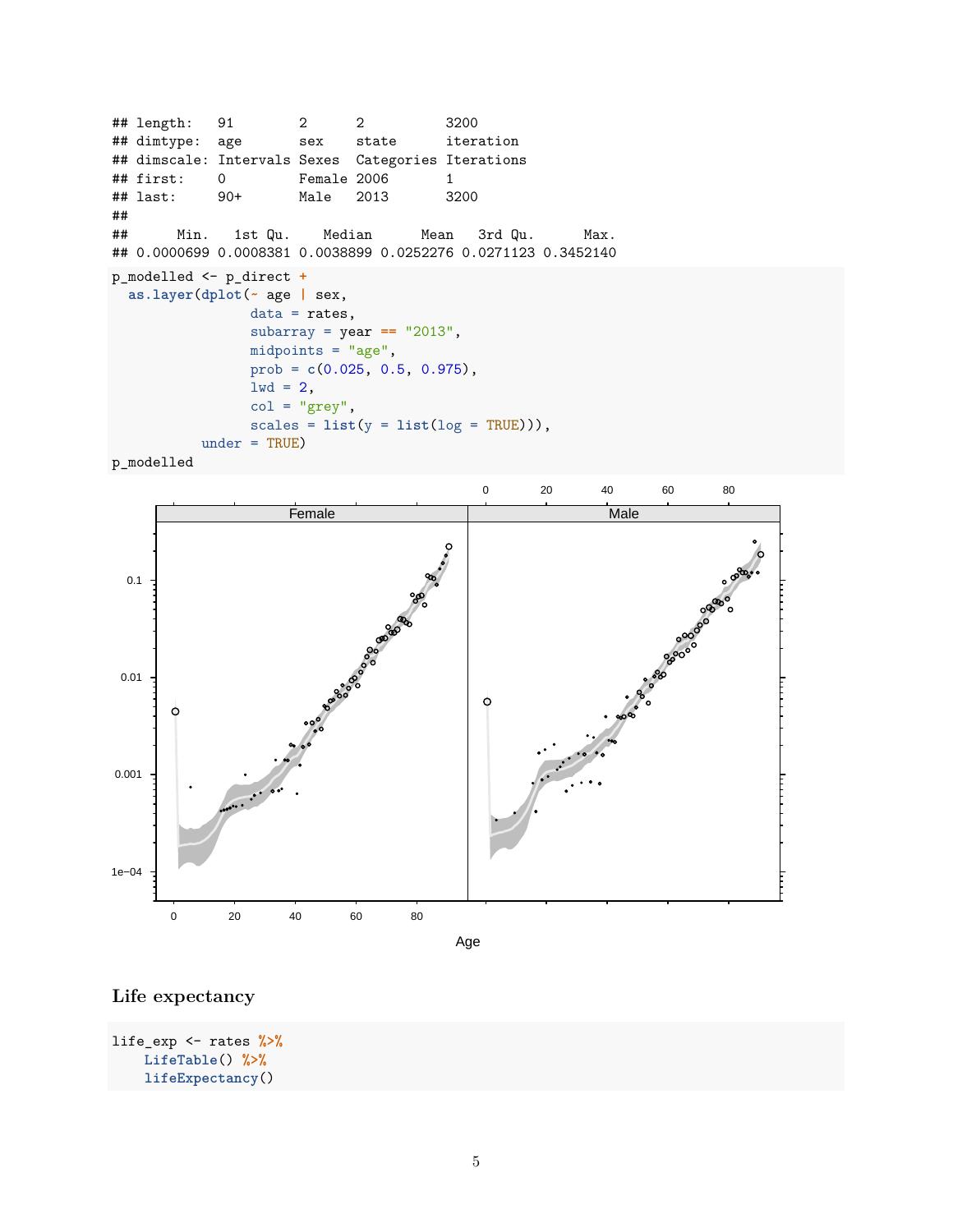```
p_life_exp <- dplot(~ sex,
                    data = life_{exp},
                    subarray = year == "2013",
                    as.table = TRUE,
                    col = "grey",1wd = 2,
                    prob = c(0.025, 0.5, 0.975),
                    ylab = "",
                    xlab = "",
                    scales = list(tck = 0.3),par.settings = list(fontsize = list(text = 9),
                                        strip.background = list(col = "grey90")))
```




# **Unconfidentialized deaths**

```
y <- fetch(filename, where = "y")
summary(y)
##
## name: age sex year iteration
## length: 91 2 2 3200
## dimtype: age sex state iteration
## dimscale: Intervals Sexes Categories Iterations
## first: 0 Female 2006 1
## last: 90+ Male 2013 3200
##
## Min. 1st Qu. Median Mean 3rd Qu. Max.
```